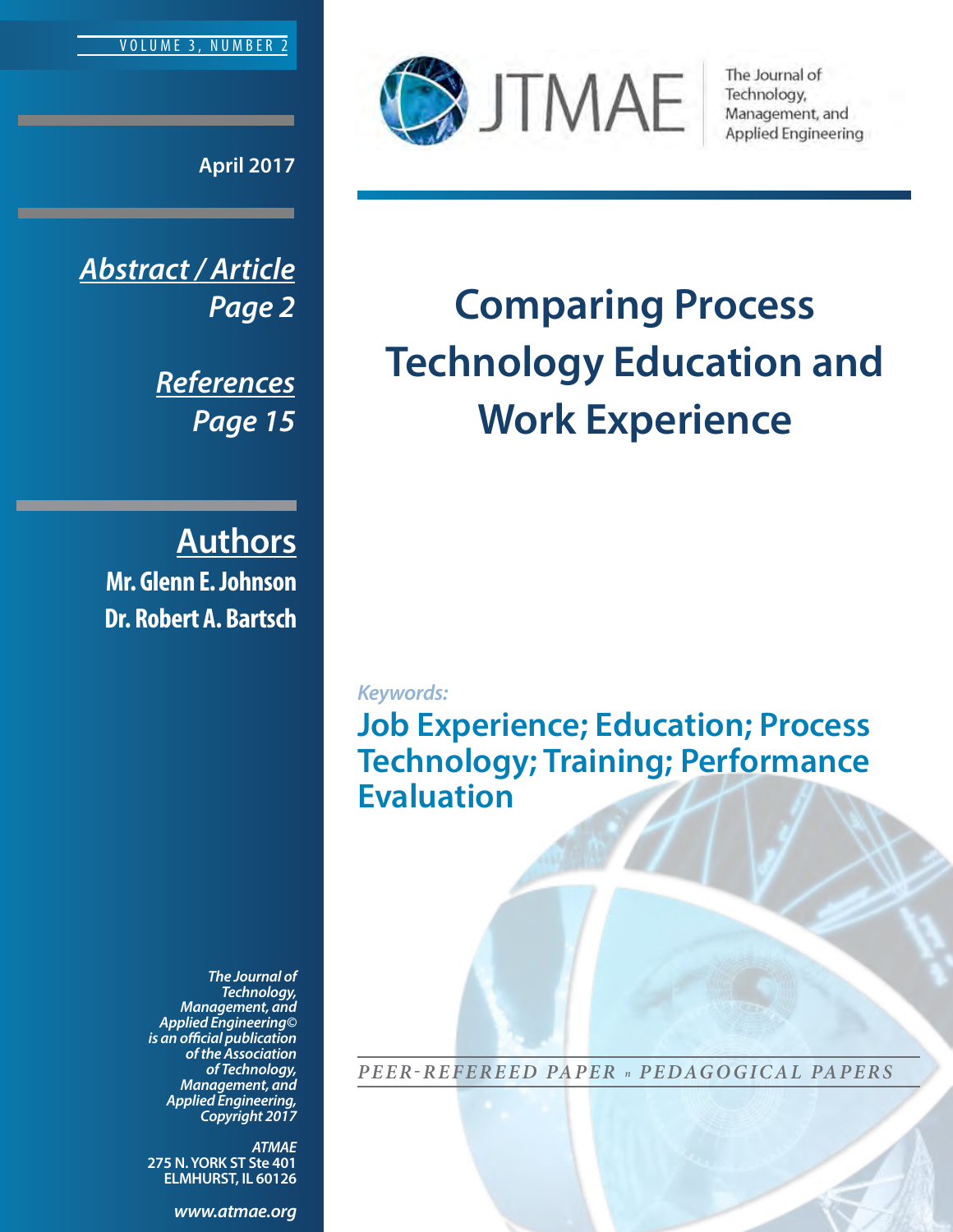

**Mr. Glenn E. Johnson** 

With 20+ years of experience within Manufacturing Leadership and Organizational

Development roles in technical operations of Oil, Gas, and Chemical refinement/production; Glenn began as a Plant Operator and today is the Workforce Development Leader for BASF. Glenn has a Master's degree in Industrial/ Organizational Psychology, is a Certified Instructional Facilitator, and a Certified Instructional Designer/Developer. He is President of the Southeast Texas Educational Foundation; Industry Representative on the Education & Workforce Committee for the National Association of Manufacturers; and is Advisory Committee Chairman for multiple community college degree programs.



the Program Director for the Center of Faculty Development at the University of Houston – Clear Lake. He teaches Social Psychology, Statistics, and Research Methods. His main research area is in the Scholarship of Teaching and Learning.

He is a past Division Chair and interim Associate Dean in the College of Human Sciences and Humanities.

## **Comparing Process Technology Education and Work Experience**

**Mr. Glenn E. Johnson Dr. Robert A. Bartsch**

#### **ABSTRACT**

The authors examined how many years of on-the-job experience are equivalent to the job preparation provided by the Associate of Applied Science (AAS) degree in Process Technology (PTEC). The authors examined records of 157 potential employees for their work experience, education, and job preparedness. Job preparation was measured with a validated pre-hire test. Authors examined scores on the pre-hire exam with years of experience as a PTEC operator, experience in related fields, PTEC education, and other academic education. Total years of previous work experience as an operator and years of PTEC education showed the strongest positive correlations to pre-hire test scores. However, each year of PTEC education was worth 5.3 years of job experience. Future research regarding additional dependent variables such as training completion time and starting wage are discussed.

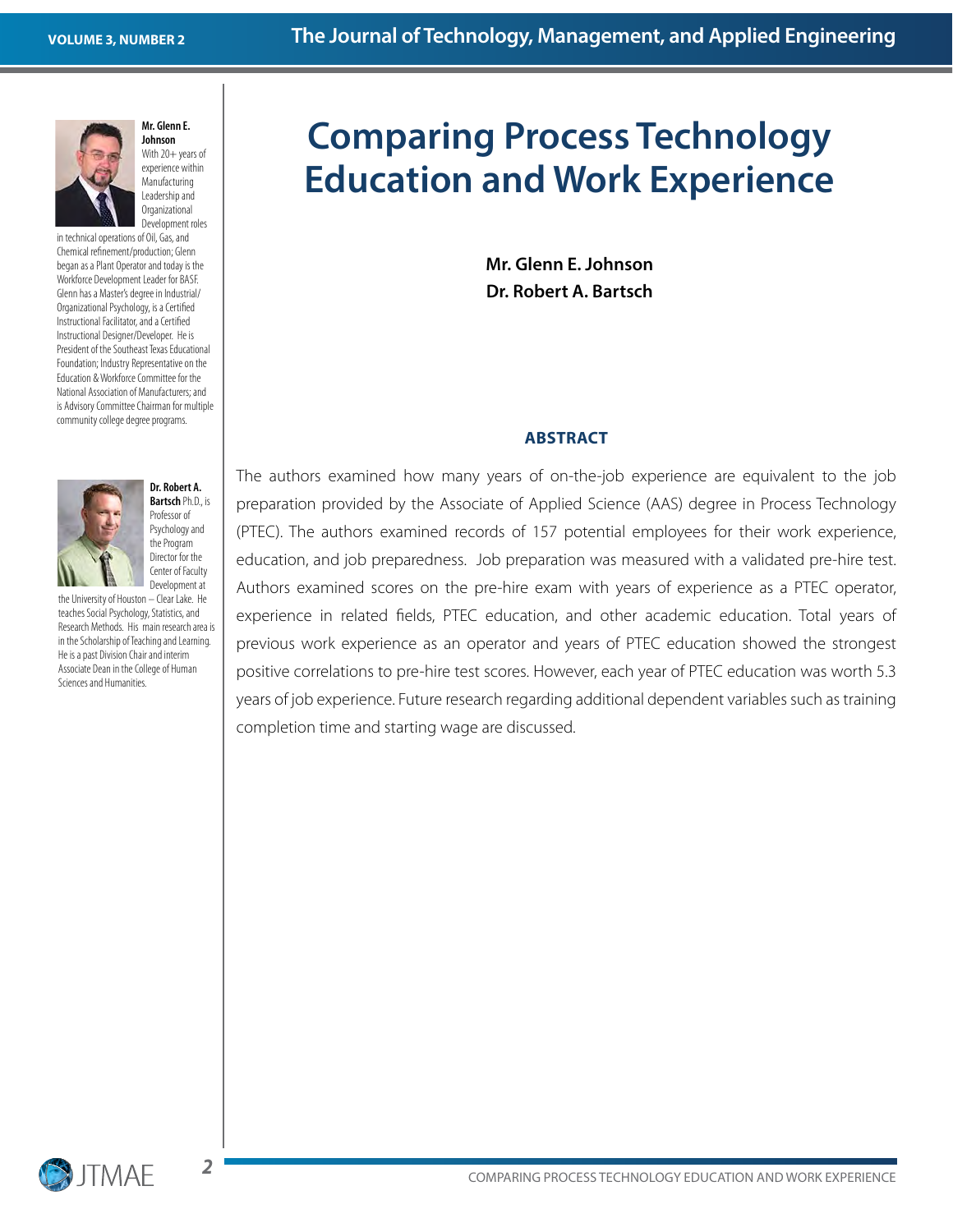#### **PURPOSE**

Employers want to know if job experience should be held above education or vice versa, and technical education institutions want to prove their worth by showing that their programs prepare students for the workforce in a way that the work environment cannot. The primary goal of this study was to examine the relative effects of on-the-job experience and job preparation provided by the Associate of Applied Science (AAS) degree in Process Technology (PTEC). Job preparedness can come from different sources including academic education, technical education, and work experience. Academic education is primarily seen as delivering cognitive development and problem solving competencies to students. Technical education attempts to replicate the workplace more directly than academic education. Experience provides the actual skills necessary to perform for the organization or industry but may be lacking in development areas more suited to education. It is difficult to compare empirically these learning environments, but industry representatives want to know which should be more valued when making employment decisions.

#### **INTRODUCTION**

Education and experience as a plan of job preparation have the same goal, to develop employees that can perform on the job and think critically. However, education primarily facilitates mental growth while experience fosters performance improvement (Geller, 2005). Employment decisionmakers and employees differ in their opinion of which to value more. Gibson and Bamford (2001) noted that documented education qualifications were seen as more important than clinical experience by those making decisions for promotion and placement. However, employees within the program were not satisfied with this unbalanced recognition of experience in the field.

It seems universally understood that education plays an important role in job preparation for many fields. Academic education prepares future workers with problem solving and evaluation abilities and increases competence as well as confidence (Gibson & Bamford, 2001). Education is recognized as the best way to increase critical thinking skills that would ultimately be needed when reaching the top of any field, and experience may not provide this (Gibson & Bamford, 2001). However, educational curriculum can be disconnected from the actual work environment. Employers are less concerned that candidates have the cognitive ability to learn skills and want to know if they have the skills needed when they are hired (Prestwich & Ho-Kim, 2007).



 $\overline{\phantom{a}}$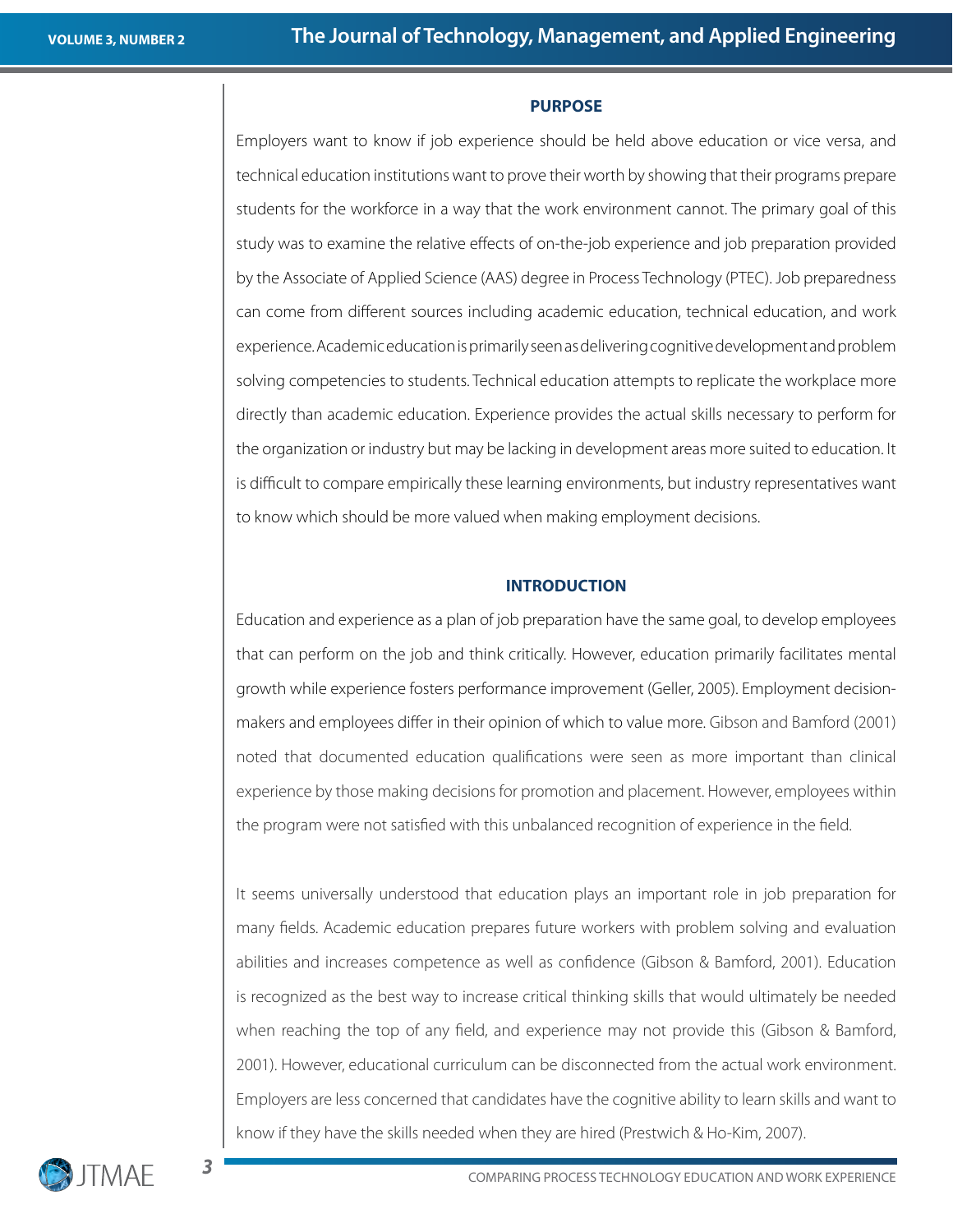Experience is seen as the practice needed to solidify required skills (Gibson & Bamford, 2001). Although some courses within an educational program may not be applicable to the job a graduate acquires, we believe experience on the job is directly relevant. In jobs where functional roles and work processes are specific to the industry, instructional curriculum must contain applied simulations of those specific work processes; however, it is our opinion that simulations are difficult for academic universities to accomplish since a program may target many different industries.

Jobs in technology are of special consideration when discussing job preparation. Technical education programs blur the lines between academic education and job experience by encompassing applied performance criteria in equipment lab environments that mimic job performance (Zwers, 2010). The AAS degree in PTEC is the primary technical education program for operator employment preparation within highly technical fields such as oil refinement, gas and chemical production, pharmaceutical manufacturing, and water treatment facilities. In programs like PTEC, teachers complete internships with their industry partners to stay abreast of technological changes and bring improvements back to the classroom for immediate inclusion (Harpole, Kerley, Silvernail, Kinard, & Brooks, 2010). Technical programs teach more than theory and information. They teach skills that can be applied on the job immediately. Because skills needed for jobs like PTEC are closely imitated in technical education classrooms, opportunities exist for success metrics that can be used in both environments.

A problem still remains that various schools may prepare a student differently, and experience in various jobs is likely to strengthen different skill areas. As well intended as some educational programs are, they may not be teaching what the field requires (Prestwich & Ho-Kim, 2007). Similarly, training programs in industry focus on one particular job in a field instead of the field as a whole. Experience with one employer may not equate to experience with another. A utility operator in a petrochemical field is not likely to receive the same equipment training or job experience as a production operator. For these reasons metrics for education and experience need to be universally usable in all work and education environments.



*4*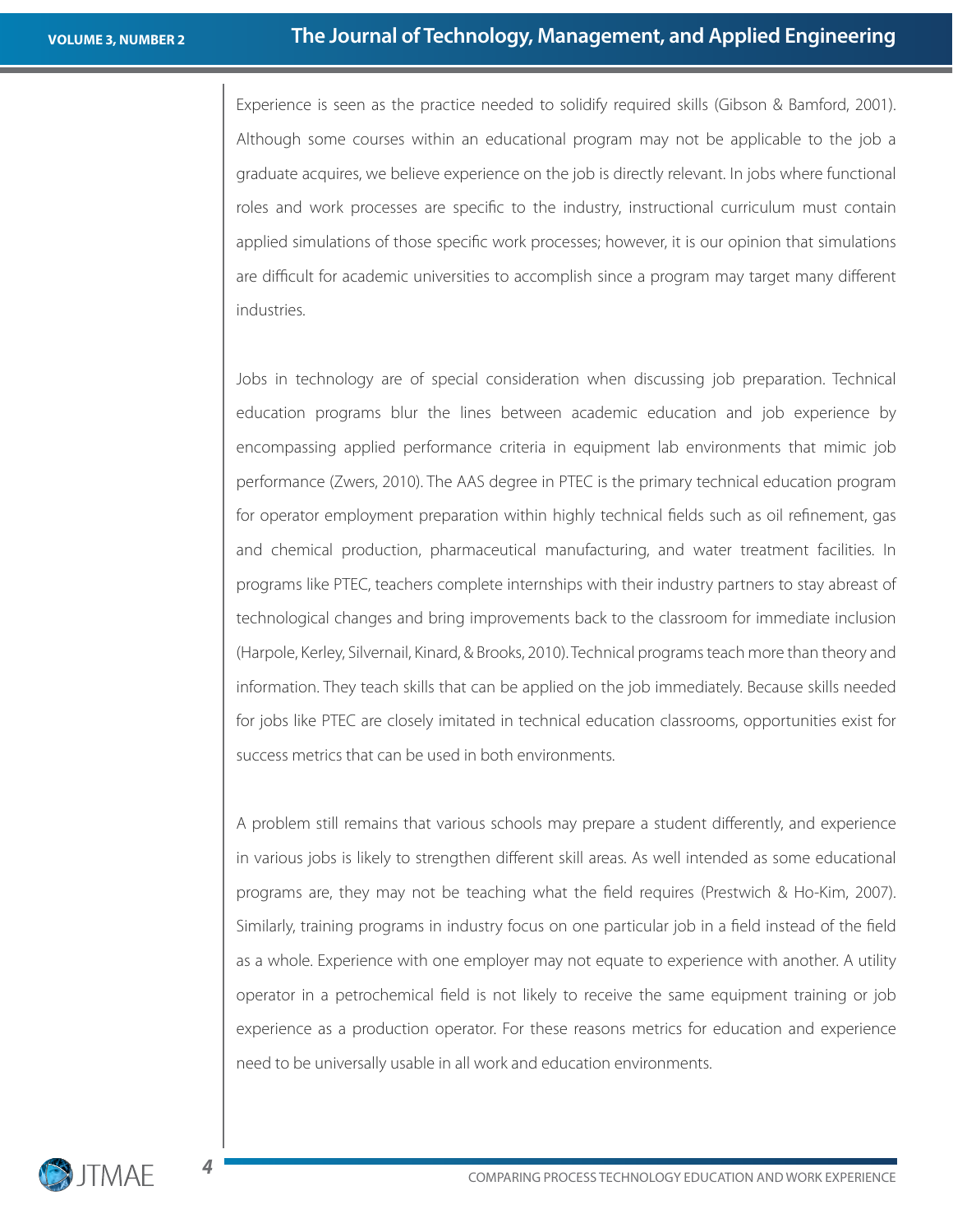Standardized exams are used to measure an institution's ability to educate (Varughese, 2005). These exams can be used to compare similar educational programs from different schools. Many colleges already use exit exams on students in their last semester to compare their program with other schools (Varughese, 2005). These exit exams provide another way for programs to demonstrate their value. Some exit exams target specific job skills for students. These tests could also be used with workers relying on work experience as their form of preparation.

Businesses often use similar tests as pre-employment exams to ascertain job readiness of candidates. These performance tests are a category of pre-hire testing used to measure knowledge of a particular field (Ajila & Okafor, 2012). Pre-hire tests are used to compare multiple candidates including internal employees seeking new roles and external applicants (Giumetti & Sinar, 2012). A well-developed and validated pre-employment exam measures job readiness and knowledge that could be gained by experience or education (Ajila & Okafor, 2012). It is logical that education could be measured against experience by using such a test.

A comparison between education and experience must be able to identify which most readily provides a person with job related skills and knowledge within the same time frame. Employers want to know if two years spent completing a degree is equivalent to or better than two years of experience on the job (Prestwich & Ho-Kim, 2007). In this study the authors predicted job preparedness in the process technician field from the knowledge and skills gained each year a person worked toward the AAS degree in PTEC and each year a person gained experience on the job.

#### **METHODOLOGY**

#### *Applicants*

The authors collected data from archival records of candidates for employment within the petrochemical industry. Applicants were selected by use of the hiring process for a process operator job. Job openings were posted by standard means for the organization, which included listing the job on internet based job databases and solicitation for candidates via employment agencies. All candidates applying for the job between February 2006 and August 2011 were used. Applicants were informed that the results of the data collected would be used during the faceto-face interview with the hiring supervisor in order to ask questions about their experience and

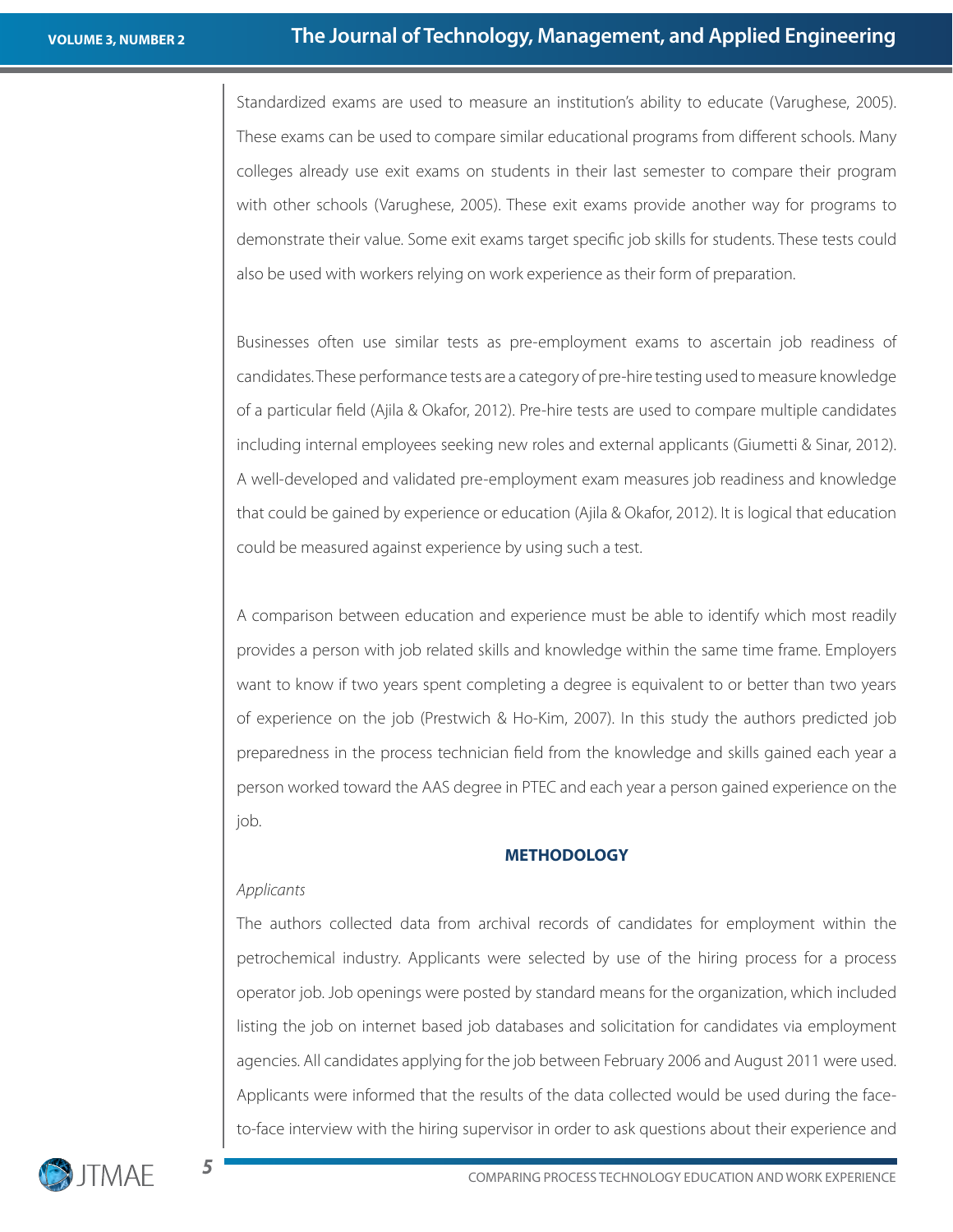knowledge. The information was provided to applicants in order to encourage them to be honest about their history. Work history and education were verified for all candidates. There were 157 applicant records for this study. Information pertaining to gender, age, and ethnicity was collected but release of this information was declined by the organization providing the data. The current workforce has an age range from recent high school graduates to those well beyond retirement age. Approximately 43% of the workforce is 50 years of age or older ("The north American," 2013) and is predominately male.

#### *Measures*

Constructs for the study included the following independent variables: (a) PTEC education, (b) other education, (c) PTEC job experience, and (d) related job experience. PTEC education was defined as education toward the attainment of the PTEC degree. PTEC education was measured in school-years. Each year was equivalent to 30 semester credit hours of coursework. Other education was defined as any other post-secondary education not directed toward the attainment of the PTEC degree. It was also measured in school-years. PTEC job experience was defined as experience on the job in the process technician field. PTEC job experience was measured in years. Related job experience was defined as experience on the job in a related field. Related fields include but are not limited to jobs such as: Materials Handling, Plant Maintenance, and Blending Machine Operator. Related job experience was also measured in years.

The dependent variable for the study was a written test score achieved on a validated equipment and systems knowledge exam, the *General Industry Pre-Hire Test*. This test score was recorded for each applicant. The exam covered topics such as valves, piping, vessels, pumps, instrumentation, heat exchangers, cooling towers, steam generation and boilers, furnaces and fired heaters, utilities, and extraction and distillation. This test was measured by percentage from 0% to 100% of questions answered correctly out of 130 questions.

#### *Procedure*

On the same day as, but before the face-to-face interview, applicants to the job opening were asked to provide work and education history. Applicants were provided with instructions before beginning and were given details regarding the measurement of years in school and years at work.

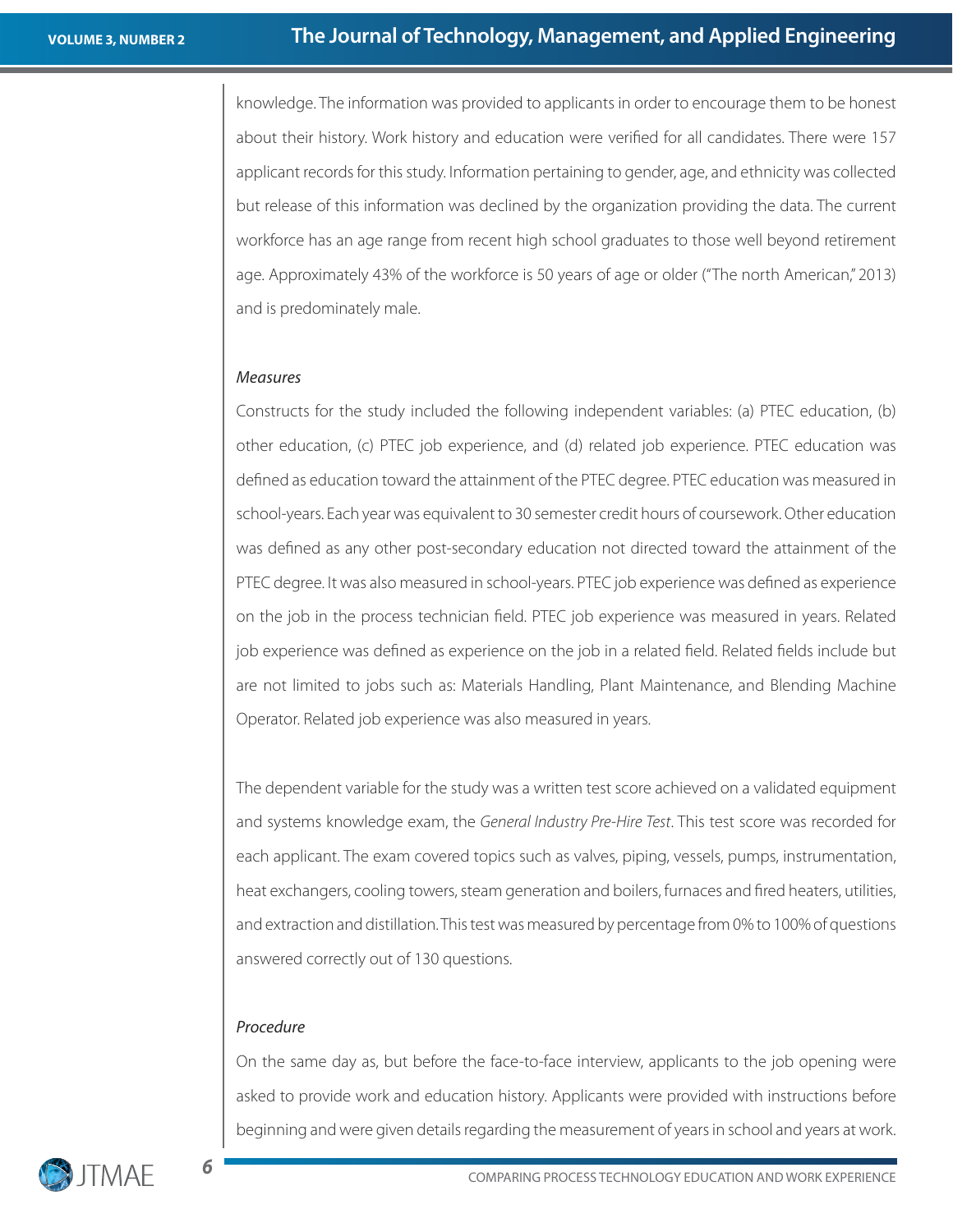Applicants were also informed of definitions such as related job fields to process technology. Once all terms were defined, applicants were asked years of experience in a petrochemical operator position, years of experience in related fields, whether they had an associate's degree, whether they had a one-year PTEC certificate, years of post-secondary education related to PTEC, and years of post-secondary education not related to PTEC.

The *General Industry Pre-Hire Test* specifically tested for knowledge of process technology information that an applicant may gain by working within the process technician field or by being a student within a process technology degree program. This exam was produced using a validation process as required by the Equal Employment Opportunity Commission ("Uniform guidelines on," 2008). The final exam received approval from a selected Subject Matter Expert (SME) team that the scope of the exam was subject matter comprehensive and representative of important aspects of performance in the process operator job (Johnson, 2010).

The validation process of the exam began by ascertaining the education and experience requirements of the process operator role by completion of a job analysis. *The General Industry Pre-Hire Test* was developed specifically to assess these requirements. Research was conducted on multiple testing and selection processes to determine the best device for this purpose. Options included chemical industry developed operator tests and various course exams developed and used by technical colleges within the PTEC degree program (Johnson, 2010). It was decided that a combination of these materials was to be used to develop the exit/pre-hire exam (Johnson, 2010).

The SME team was selected to review the materials, suggest changes, and make corrections. Based on SME scoring, some test questions were removed or changed. The validation process was considered by the SME team to have met or exceeded the intent of *Title VII of the Civil Rights Act of 1964* and its clarification doctrine the *Uniform Guidelines on Employee Selection Procedures (UGESP)*  (Johnson, 2010). More specifically, this process was designed to comply with requirements of the UGESP covering content validity ("Uniform guidelines on," 2008).



*7*

The Journal of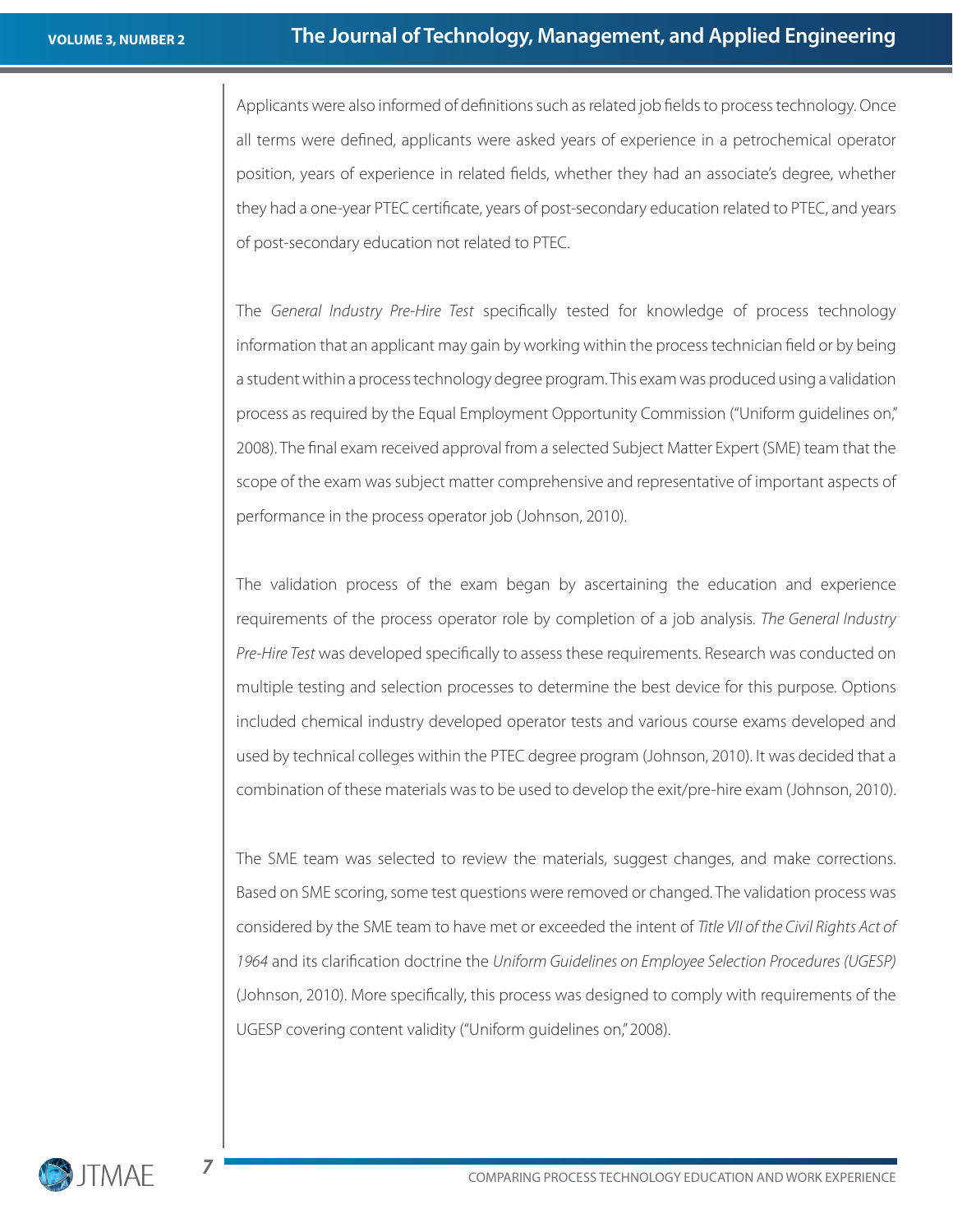After work and education information were collected, the pre-hire knowledge exam was conducted. Each applicant was given 90 minutes to complete the exam. Immediately upon completion, the exam was scored and taken to the hiring supervisor for use during the face-toface interview. Table 1 has example questions from the exam.

| TABLE 1: EXAMPLE QUESTIONS FROM THE KNOWLEDGE EXAM |                                                                    |                |  |  |  |
|----------------------------------------------------|--------------------------------------------------------------------|----------------|--|--|--|
| Question #                                         | Question with Answer Options                                       | Correct Answer |  |  |  |
| 33.                                                | Hydraulic shock is caused by                                       | B              |  |  |  |
|                                                    | too much fluid flowing through a pipe<br>a.                        |                |  |  |  |
|                                                    | pressure surges that occur when a valve is closed<br>b.            |                |  |  |  |
|                                                    | rapidly                                                            |                |  |  |  |
|                                                    | solid particles banging against the flow control<br>C.             |                |  |  |  |
|                                                    | element                                                            |                |  |  |  |
| 47.                                                | In a heat exchanger that uses steam for heating, why is the        | B              |  |  |  |
|                                                    | condensate that is formed removed?                                 |                |  |  |  |
|                                                    | To prevent corrosion<br>a.                                         |                |  |  |  |
|                                                    | To prevent it from accumulating and interfering with<br>b.         |                |  |  |  |
|                                                    | heat transfer in the heat exchanger.                               |                |  |  |  |
|                                                    | To control the amount of steam entering the heat<br>$\mathsf{C}$ . |                |  |  |  |
|                                                    | exchanger.                                                         |                |  |  |  |
|                                                    | d.<br>To control the amount of steam leaving the heat              |                |  |  |  |
|                                                    | exchanger.                                                         |                |  |  |  |
| 115.                                               | What causes hardness in water?                                     | $\mathcal{C}$  |  |  |  |
|                                                    | Dissolved gases, such as oxygen and carbon dioxide<br>a.           |                |  |  |  |
|                                                    | Suspended solids<br>b.                                             |                |  |  |  |
|                                                    | Calcium and magnesium ions<br>C.                                   |                |  |  |  |
|                                                    | Dissolved salts, such as sodium chloride<br>d.                     |                |  |  |  |

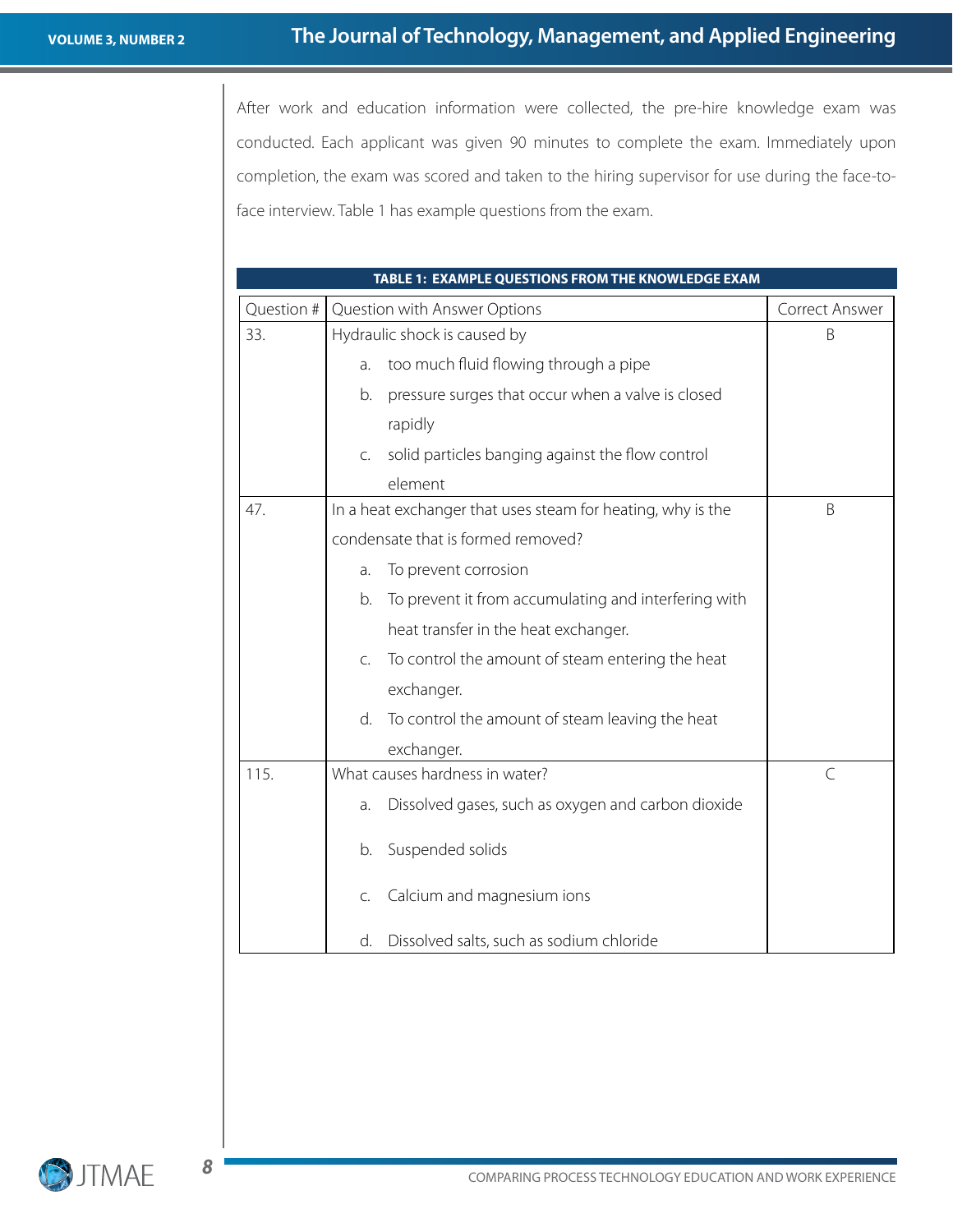#### **FINDINGS**

The main dependent variable in the analysis is the GI Pre-Hire Test Score. Percent scores ranged from 28 to 93. The mean ( $M = 64.6$ ,  $SD = 14.6$ ) was very similar to the median (Median = 66.0).

Next we correlated the GI Pre-Hire Test Scores with the four main predictors: years as an operator, years in a related field, years of process technology education, and years of other college. Table 2 lists the means, standard deviations, and medians as well as the correlations with the Test Scores. All the predictors have a positive skew such that the median is always lower than the mean. Likely the higher means are caused by workers having experience from one or two predictors but not high levels of all predictors. In fact, the relation between years as an operator and years in process technology education is negative, *r*(157) = -.25, *p* = .002. The median of 0.0 for years in related field and years in process technology education indicates that more than 50% of the sample did not have either of these experiences.

| <b>TABLE 2: RELATION OF PREDICTORS TO GI PRE-HIRE TEST SCORE</b> |           |        |                   |  |
|------------------------------------------------------------------|-----------|--------|-------------------|--|
|                                                                  | Mean (SD) | Median | r with Test score |  |
| Years as Operator                                                | 6.6(6.9)  | 4.0    | .55               |  |
| Years in Related Field                                           | 2.2(3.6)  | 0.0    | .05               |  |
| Years in Process Technology Education                            | 0.4(0.7)  | 0.0    | $27***$           |  |
| Years in Other College                                           | (1, 3)    | 1.0    | $74*$             |  |

*Notes*: \* - p < .05, \*\* - p < .01, \*\*\* - p < .001

To get a clearer picture of the relationship between the GI Pre-Hire Test Scores and the four main predictors, we examined the scatterplots of each predictor and the Test Scores. These scatterplots are in Figure 1. The scatterplot with Years as Operator shows that when operators have no experience, there is a high variability in Test Scores; however, once operators have experience, especially more than 10 years of experience, almost all the scores are above the median. As indicated in Table 2, the correlation between Years in Related Field and Test Scores was not significant. This lack of relation is illustrated in the scatterplot where no matter how much experience in a related field, there are individuals who score high and low on the Test Score. The scatterplot for Years of Process Technology Education shows most workers have 0, 1, or 2 years of education. A few workers

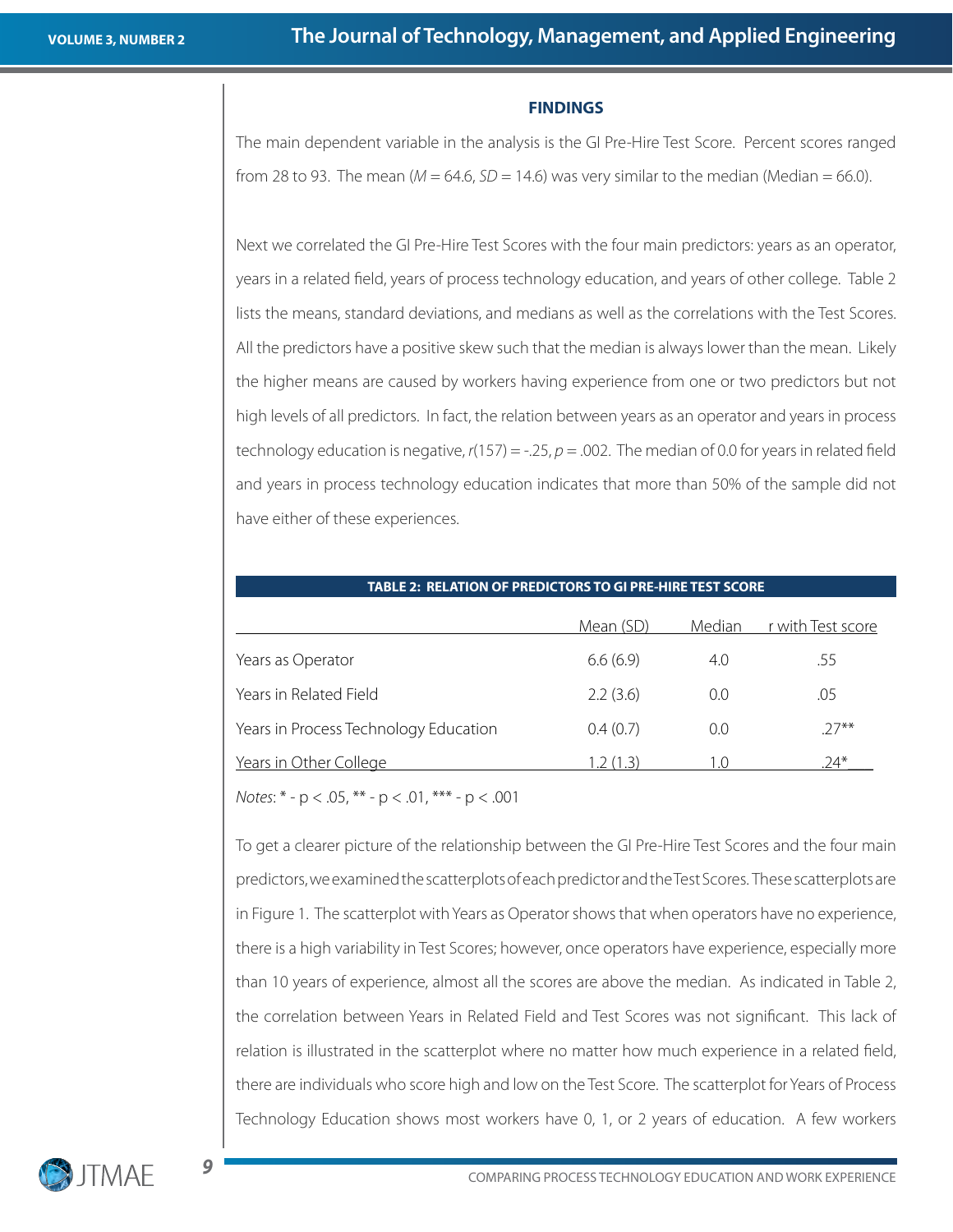had partial years. The scatterplot indicates that workers with 0 years of education have a wide variability of scores, but workers with 1 year of education or more tended to score at least 55 or above. Test Scores with 1 year of education were similar to performance for workers with 2 years of education. As indicated in Table 2 there was a positive relationship between Years in Other College and Test Scores; however, higher scores were not as consistent with more education until workers had at least 4 years of education.



*Scatterplot diagrams showing relation of Pre-Hire Test Scores with Total Years as Operator, Years in Related Field, Years in Process Technology Education, and Years in Other College.*

From these analyses it appears the two predictors that show the clearest relationship to the GI Pre-Hire Test Scores are the Years as an Operator and Years in Process Technology Education. There are a few methods to compare the relationship of these predictors with the Test Scores. First, we used regression to predict Test Scores for each of the two predictors. The resulting regression equations were: Predicted Test Scores = 57.04 + 1.15 \* Years as Operator and Predicted Test Scores = 62.10 + 6.09 \* Years PTEC Education, respectively.

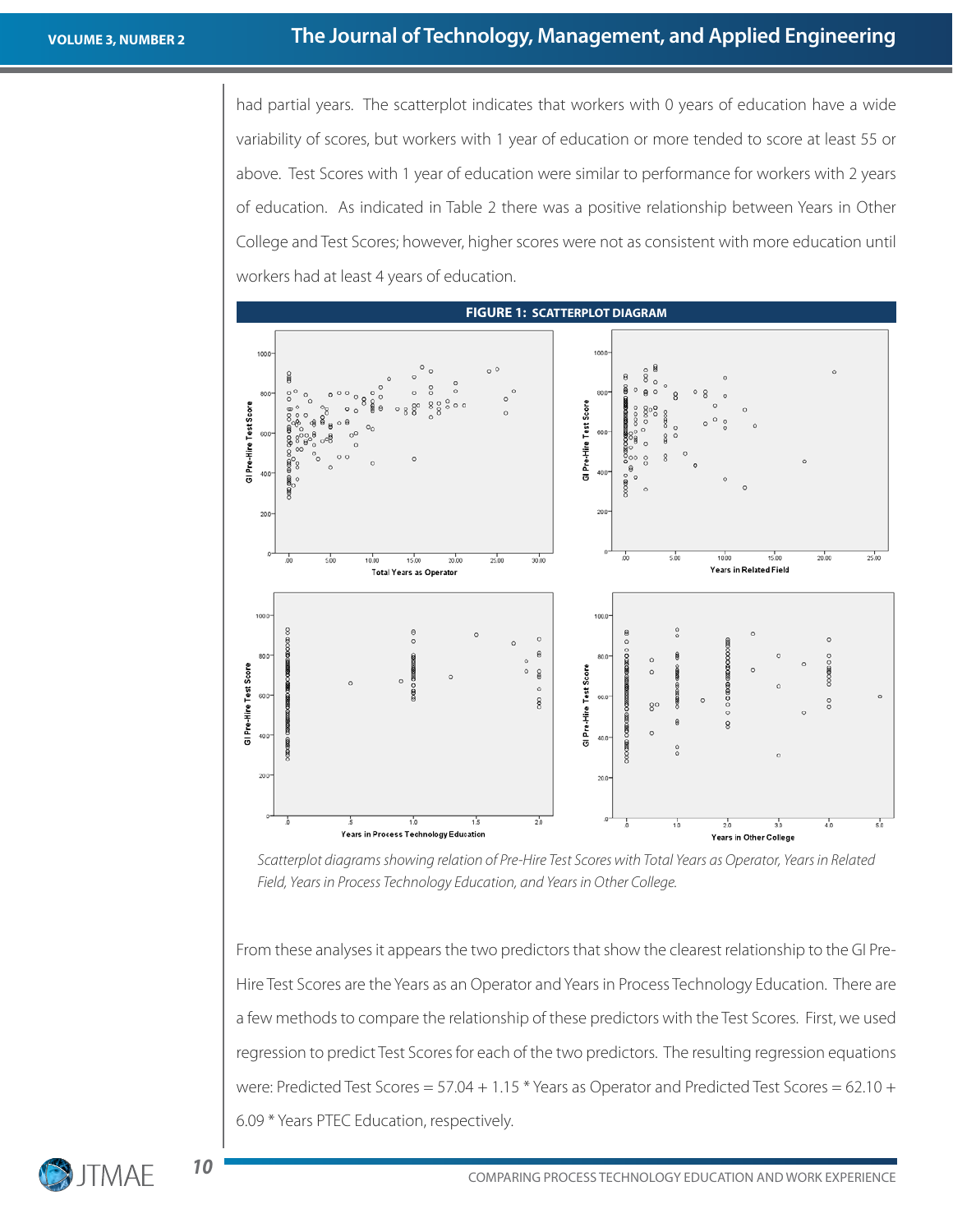Both predictors are significant (both *F*'s > 10, both *p*'s < .01) indicating the more one has been an operator and the more one has been in process technology education, the higher the predicted test score. However, it does appear from the *b*-weights that a year in process technology education would increase the predicted score much more than a year as an operator. The ratio of the *b*-weights is 5.3 indicating that a year of process technology education is roughly equivalent to 5.3 years of experience<sup>1</sup>.

Given that the effect of these two predictors may not be independent of each other, we also examined the predictors in combination. Examining the scatterplots and the regression analysis we decided to divide the Years as an Operator into three groups rounded to the nearest year of experience: 0 years, 1-5 years, and more than 5 years. We also split the Years in Process Technology Education into three groups: 0 years education, 1 year education, and 2 years education. Combining the two variables created nine categories; however, no workers had both 2 years education and more than 5 years of experience. Therefore, only 8 categories were used in the analysis. The mean and 95% confidence interval for each of the resulting eight groups are in Figure 2.



### *Average GI Pre-Hire Test Scores by Years Experiences as Operator and Years Process Technology Education. Error bars represent the 95% confidence interval for each group. No potential workers had both more than 5 years of experience as an operator and 2 years of process technology education.*

**1** When we placed both predictors in a multiple regression, the resulting ratio of the b-weights was 7.0. When we placed all four predictors in a multiple regression, the ratio of these two b-weights was 6.5.



**11**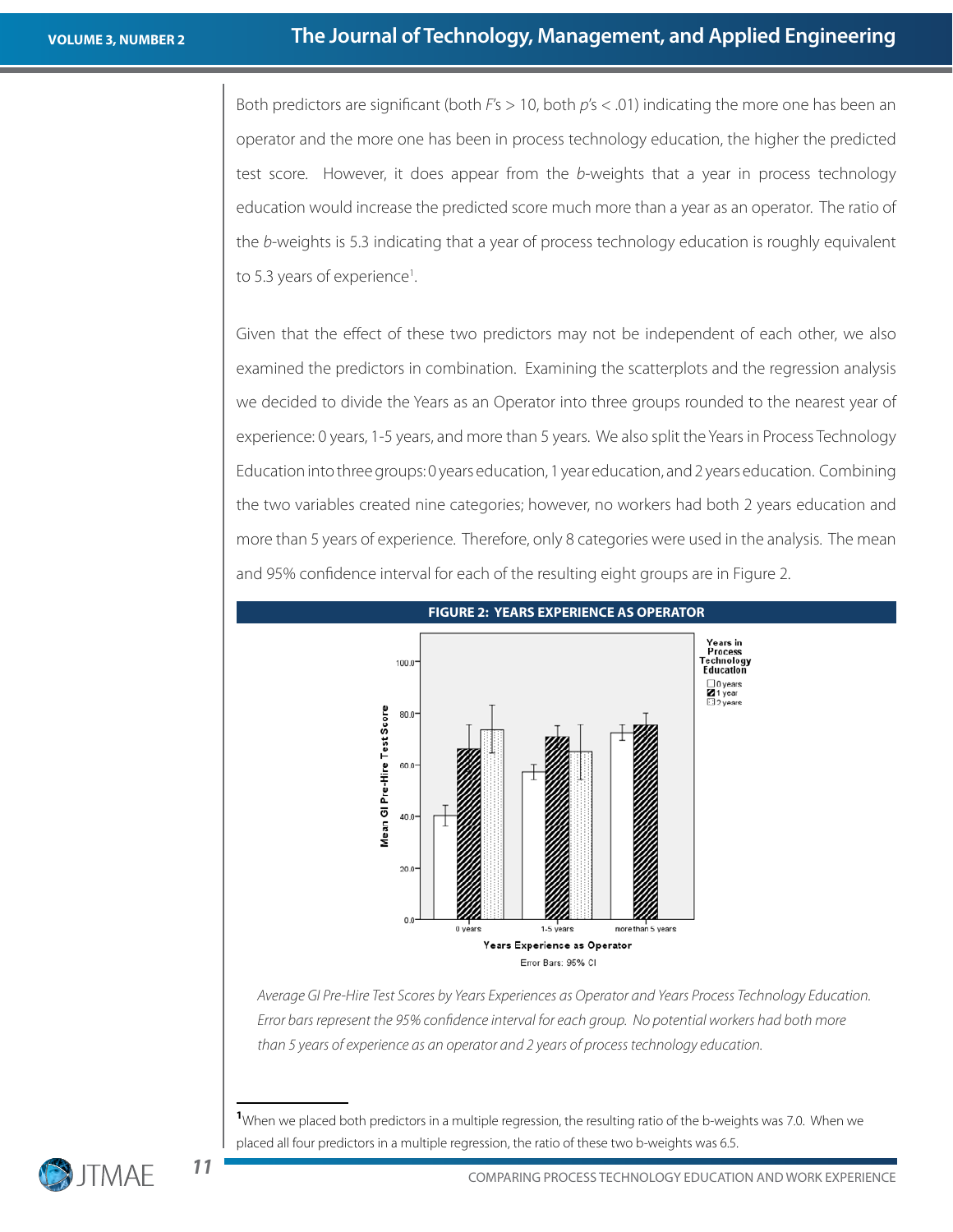We then ran a 2-way Analysis of Variance (ANOVA) on these categories. Overall, there was a main effect of Experience as an Operator, *F*(2,149) = 29.9, *p* < .001 and a main effect of Education in Process Technology, *F*(2, 149) = 38.6, *p* < .001, such that the more education or experience, the higher the predicted Test Score.

There was also a significant interaction between experience as an operator and education in process technology, *F*(3, 149) = 12.5, *p* < .001. To further investigate this interaction we examined the simple effects for each level of experience as an operator. With no experience as an operator, process technology education had a significant effect, *F*(2, 149) = 46.0, *p* < .001. Examining the pairwise comparisons within the three levels of education showed higher Test Scores for workers with 1 or 2 years of education over those with 0 years of education (both *p*'s < .001), but no significant difference between those with 1 or 2 years of education (*p* = .12). With 1-5 years of operator experience, there was also a difference between the three education groups, *F*(2,149) = 9.69,  $p < 0.001$ . Pairwise comparisons indicate a significant difference between 0 years and 1 year of education (*p* < .001) but not between 0 years and 2 years of education (*p* = .07) or between 1 and 2 years of education  $(p = .22)$ . For the group of workers that have more than 5 years of experience there is no difference between the two levels of education,  $F(1, 149) = 0.96$ ,  $p = .33$ . In summary, education made the most difference on Pre-Hire Test Scores when the worker did not have any experience as an operator, and education did not make much difference once the worker had more than 5 years of experience.

#### **IMPLICATIONS**

For workers without much experience, one year of PTEC education provides more job relevant competence than the same amount of time gaining experience on the job in the process technician field. Overall, PTEC education outweighed work experience at a 5.3 to 1 ratio.

Participants in this study were candidates for employment as operators within highly technical operations such as oil refinement, chemical production, power generation, and more. These jobs are available around the world, and there is a high concentration of need in the United States. Numerous technical colleges have PTEC degree programs specifically for this need, and industry continues to raise the bar for hiring requirements.

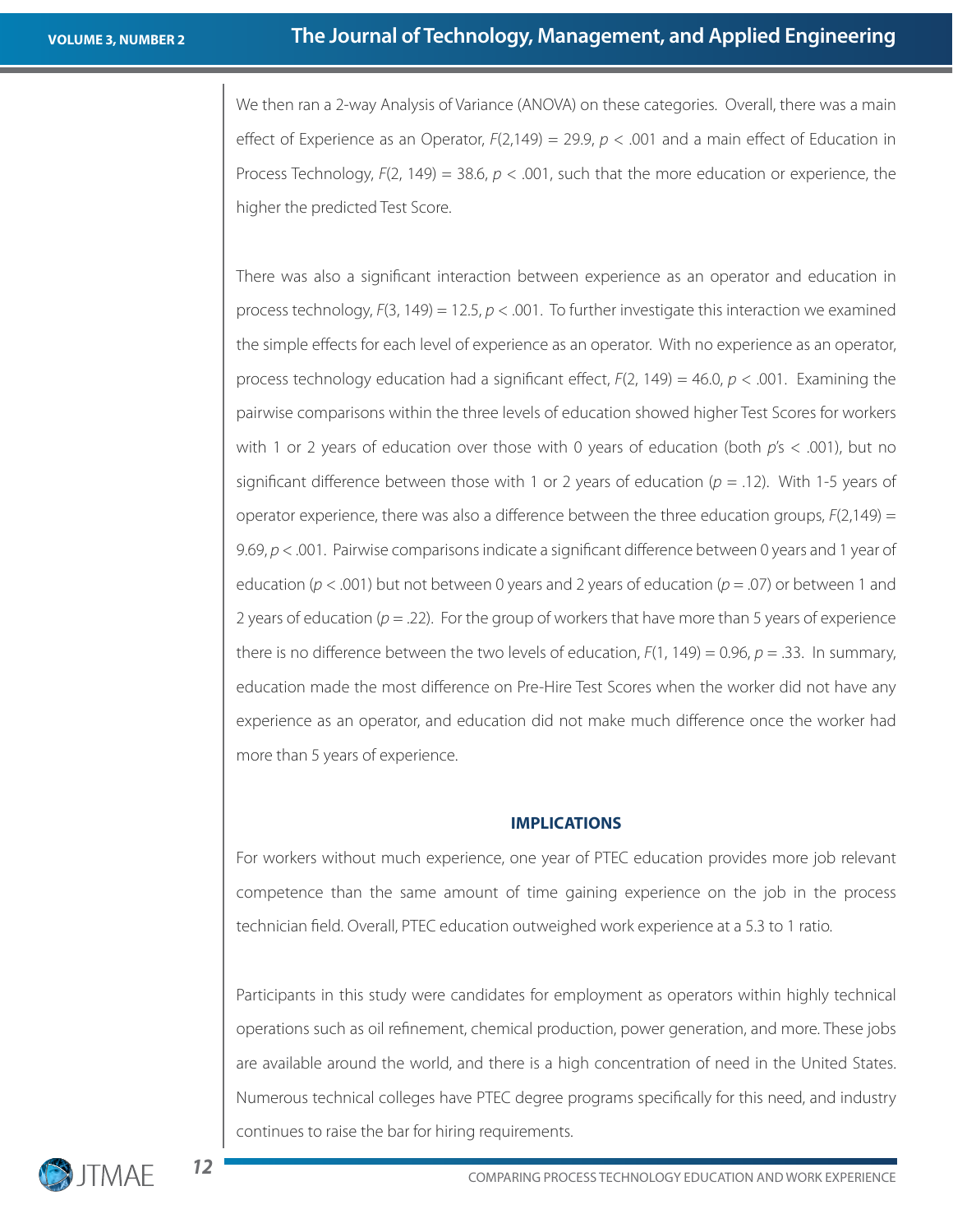Organizations such as the college and industry members of the North American Process Technology Alliance (NAPTA) would greatly benefit from the outcomes of this study. NAPTA is a 501c3 nonprofit organization that brings technical colleges, industry members, and government entities across North America together to set standards for education within the AAS degree in PTEC ("The north american," 2013). NAPTA hosts 31 member colleges such as Lamar Institute of Technology, Northeastern Oklahoma A&M, South Arkansas Community College, and San Jacinto College. Furthermore, NAPTA provides endorsement for colleges that are aligned with core PTEC curriculum and audits those programs. NAPTA also has 24 industry member organizations such as Shell Oil, Marathon Petroleum, BASF, Valero Energy, Dow Chemical, ConocoPhillips, DuPont, and ExxonMobil. Each college and industry member sends multiple stakeholders to NAPTA meetings to discuss and collaborate specifically regarding the knowledge and skill requirements of the PTEC field.

The results suggest that industry should put a high priority on hiring candidates that have attained education toward the PTEC degree and should strongly consider this program's value as it compares to job experience. Those seeking to enter the process technology workforce should consider the PTEC degree program as their first step toward this career path.

Another interesting finding is that it appears a one-year certificate may be as good as two years of education. Pre-hire scores for potential employees with one year of education are equivalent to those with two years of education. Potentially, the one-year certificate concentrates on PTEC courses while a two-year AAS degree also adds complementary academic courses such as Technical Writing and as well as some overall requirements for the AAS degree such as a course in humanities.

One limitation of the research was the fact that there may be other differences between people who acquire the degree and those who do not, and these differences could account for differences in performance. However, the authors contend that potential employees with an AAS degree in PTEC and potential employees with years of job experience are similar to the groups the authors used in this analysis. Likewise, the authors would caution that just providing education to individuals may or may not be effective with potential employees who were not planning on getting post-secondary education.

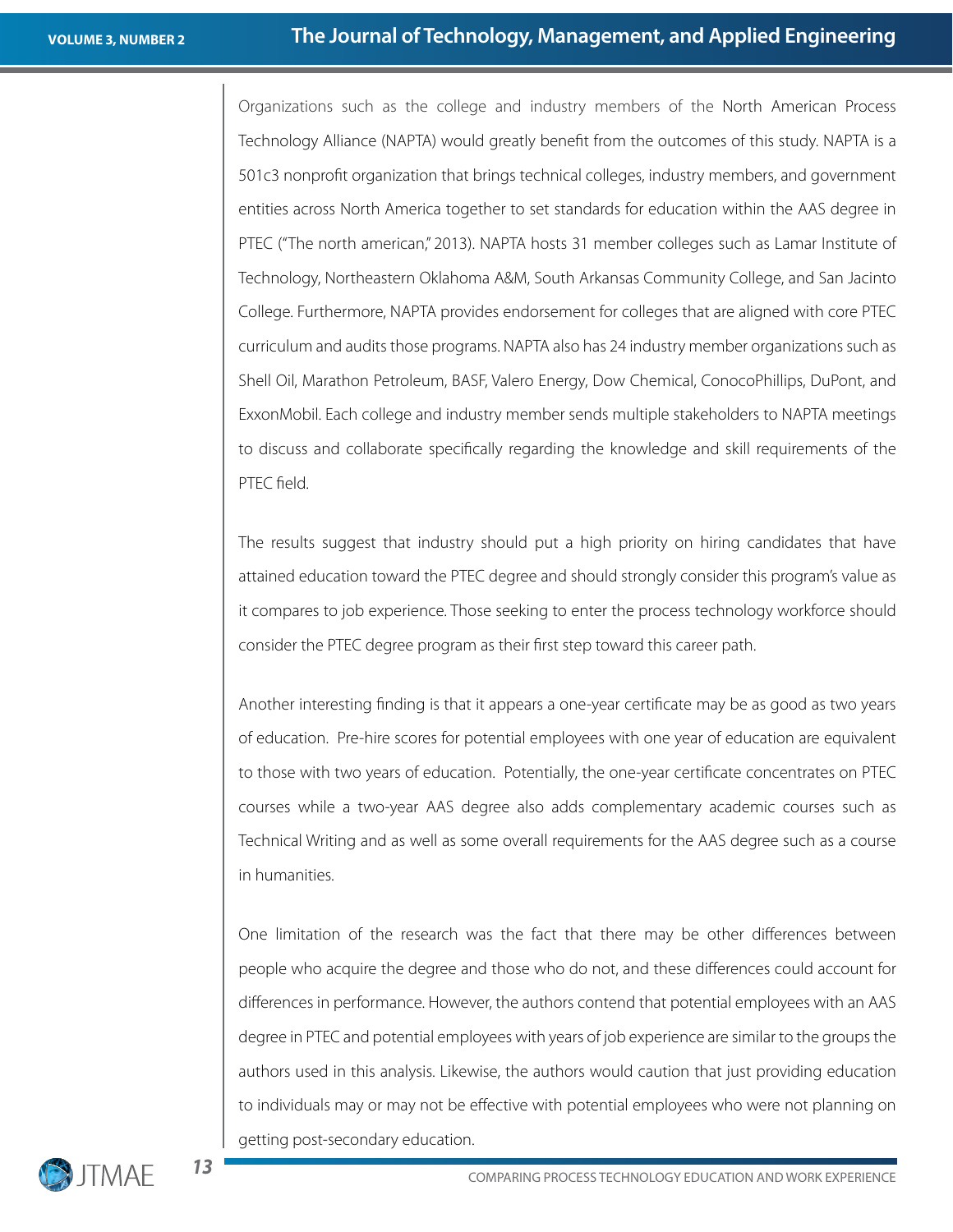A second limitation with this study is that potential employees were measured on a pre-hire test. Although the authors believe the test has predictive validity with job performance, the authors do not have the data to empirically verify this claim. Similarly, this pre-hire measure may not be predictive of other employment measures such as retention. Additionally, other predictors independent of this pre-hire test, such as personality or motivation may also contribute to higher job performance.

Future research is suggested regarding training completion time and starting wage. Originally the authors intended to include these variables; however, while conducting the research, the authors discovered that training time was affected by the leeway provided to participants during the inception of the program regarding the training requirements' mandatory completion. It was determined that this flexibility would result in an unrepresentative picture of the actual time needed to complete training by a large number of participants. Thus, this variable was removed from the analysis. Starting wage was also removed from the analysis. During data collection, the organization experienced significant reclassification of operator jobs and changed the job classifications. Additionally, starting wages were distorted by annual wage increases and cost of living wage increases that were applied throughout the data collection date range.

In conclusion, the authors have presented evidence that job candidates with education in the PTEC field are more prepared for work than individuals who have an equivalent amount of work experience. In fact, according to the analysis, a two year AAS degree is equivalent to approximately 10 years of work experience. The authors encourage other applied fields to conduct similar analyses to determine if this trend is specific only to PTEC or if it is typical across many applied fields that offer an AAS degree.